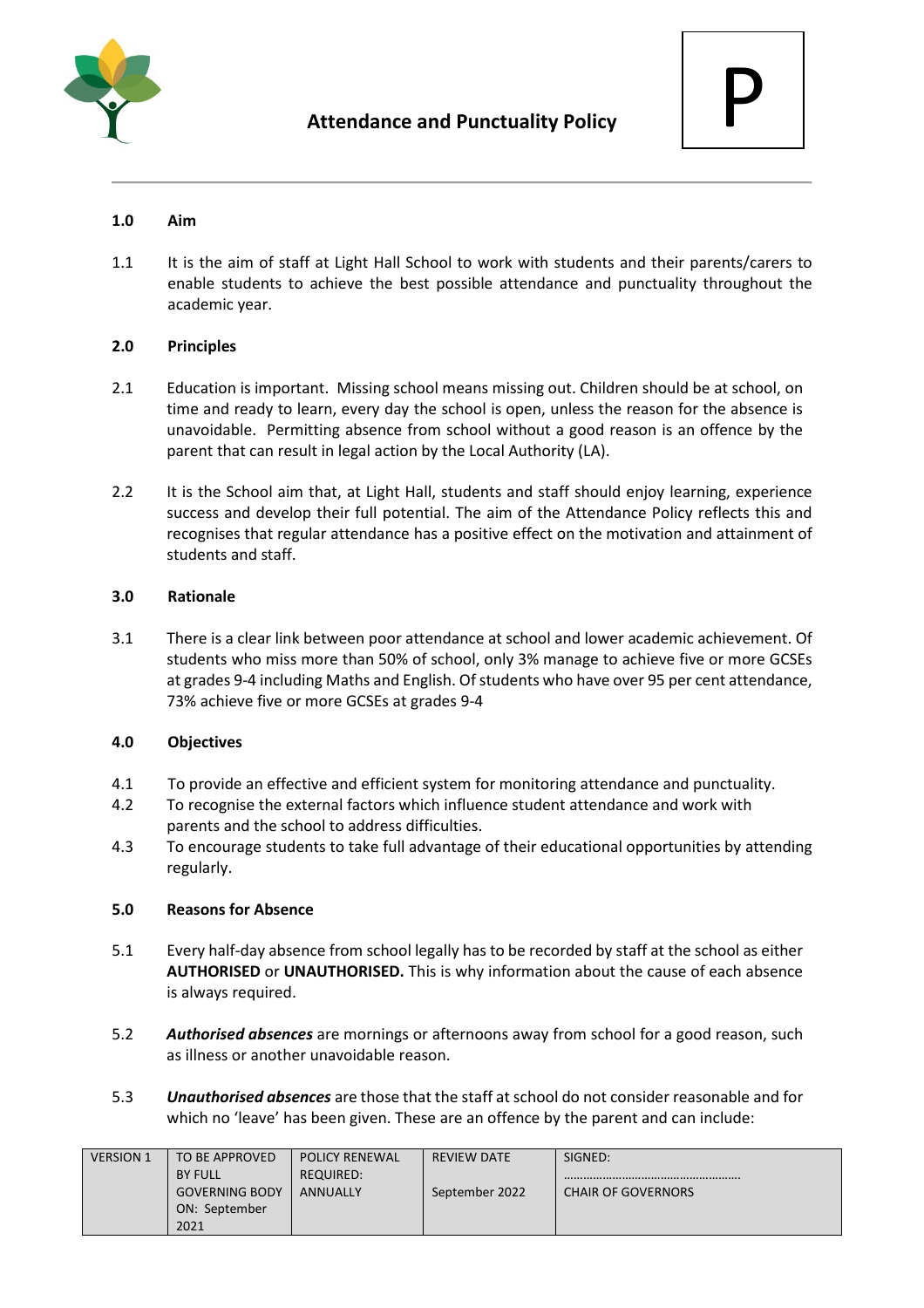

- Keeping children off school without a good reason
- Truancy before the register has been marked
- Absences that have never been properly explained
- Children who arrive at school too late to get a mark
- Taking holidays in term time.

# **6.0 Term –Time Holidays**

6.1 It is not national policy to authorise absences for family holidays in term time.

# **7.0 Medical and Dental Appointments**

7.1 Wherever possible, parents are asked to make routine medical and dental appointments outside school time. Where such appointments in school time are unavoidable, staff should be informed in advance if at all possible. A 'present' mark may still be awarded if the child attends for as much of the session as they can. It is always better to attend for some of the time, rather than missing the whole day.

#### **8.0 Resolving Problems**

- 8.1 Parents are expected to contact school staff and to work with them in resolving any problems. This is nearly always successful. The main person to contact in school regarding Attendance is Mr Petty, our Education Welfare and School Liaison Officer (EWO).
- 8.2 Wherever possible, the EWO will try to resolve the situation by agreement. However, if other ways of trying to improve the child's attendance have failed, EWOs can use legal proceedings if required, including Penalty Notices (fines) or prosecution in the Magistrates Court. Alternatively, parents or pupils may themselves wish to contact the EWO to ask for help or information;

#### **9.0 Practice and Procedures**

- 9.1 The school has a special responsibility to reduce the number of children whose attendance is below 90% over the school year. This level of absence is the equivalent of a day absent every fortnight. Pupils who miss this much school are called 'persistent absentees' by the government, whatever the reason for their absence. Special procedures may be applied to children who are at risk of falling into this category.
- 9.2 The school applies the following procedures in deciding how to deal with individual absences:

# 9.2.1 Attendance

Form tutors mark the register between 8.45am and 8.55am and subject teachers record attendance in the first ten minutes of every lesson using Class Charts.

• Daily attendance is monitored by our Education Welfare Officer (EWO) and his team. Parents are asked to telephone or email the school before 09.30am to explain any absence. There is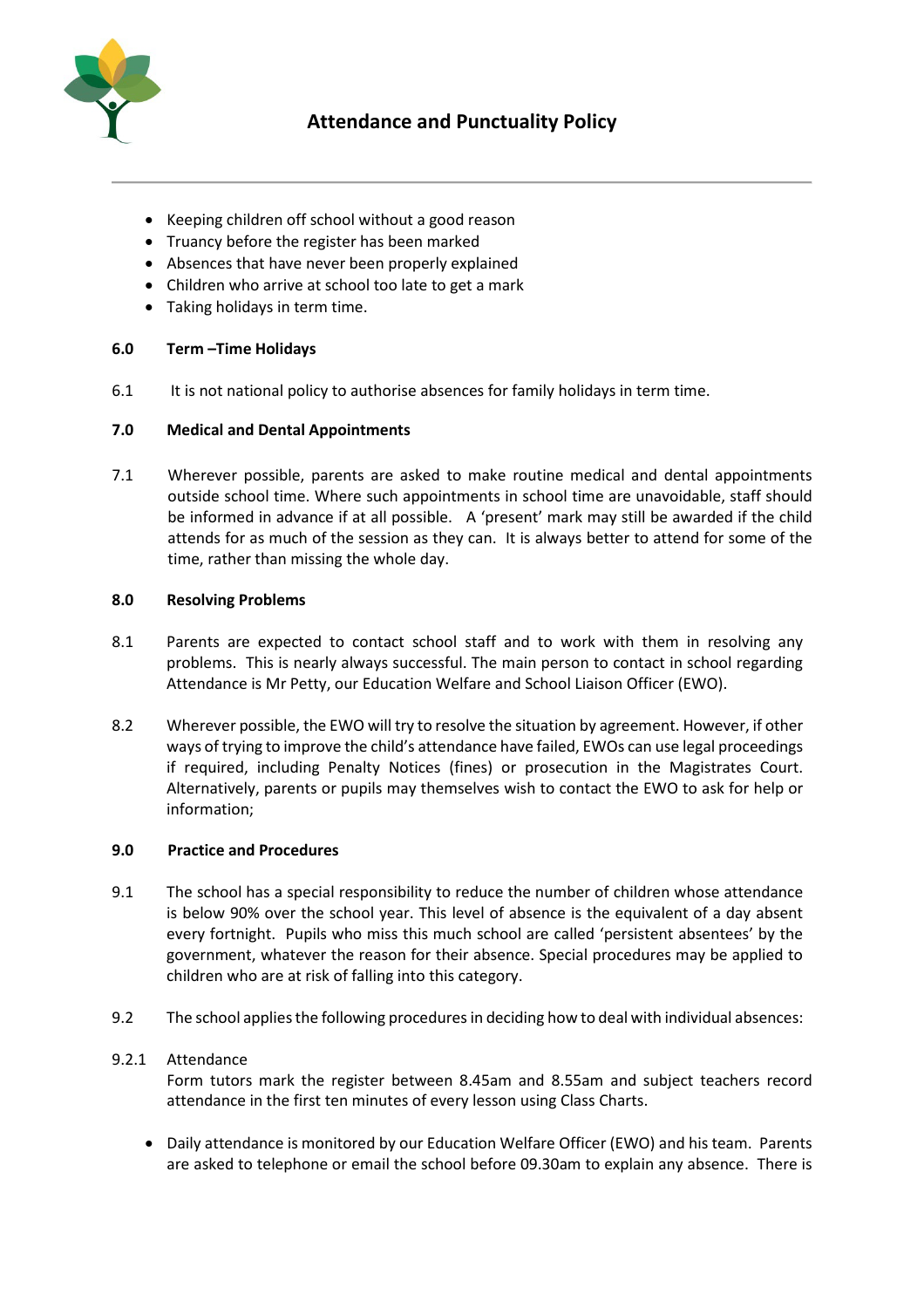

a dedicated extension number to report absences. Please call 0121 744 3835 and select option 1. There is a dedicated email address to report absences - [attendance@lighthall.co.uk](mailto:attendance@lighthall.co.uk)

- Parents are contacted by Class Charts where students have failed to arrive for by 09.30 and notice of their absence has not been received.
- If school has not been contacted, absence will recorded as unauthorised. The designated EWO would ensure the following:
	- If a child was absent for a second consecutive day without parental contact (after attempting to contact on the first day  $-2$  Class Charts messages plus 2 phone calls), he would conduct a home visit. If still no contact, a calling card is left at home. Following that, a Police safe and well check would be considered.
	- There is an expectation that all students make up any work missed during periods of absence for whatever reason.
	- During the school day students must arrive in school by 8.40am. Any student who is late receives both first break and second break detentions. They will still have access to school dinners, if required. Staff must register their students' attendance at lesson within the first 10 minutes of the lesson starting. Any student who needs to leave the site during the day for an appointment must sign out electronically in student services. They are issued with a pass, then escorted to the reception area where they must be met by the relevant parent/carer.
- Authorisation of absence in most circumstances requires a telephone call, text message or email from parents or carers.
- Unauthorised absences are followed up by either a phone call or a letter home.
- Persistent absence is reported to our EWO for further action.
- Students who do not achieve 96% attendance by the end of each half term have a letter sent home with an attendance printout, this letter seeks to offer support with improving attendance and the catching up of work etc.
- When attendance continues to fall, the school will invite parent/carer for a meeting with either the EWO, Progress & Development Leader or Headteacher.
- At least 5 unauthorised absences (5 days), which equates to 10 sessions, will trigger a letter from the EWO warning of the possibility of a penalty notice being issued.
- Students who achieve 100% attendance will be rewarded with incentives throughout the school year.
- Students who achieve 100% for the year will receive a certificate and a special Light Hall badge to be worn with pride on their blazer.
- Attendance is recorded on all Behaviour for Learning and interim reports

# 9.2.2 Punctuality

Students are expected to be in school by 8.40am and to register with their Form Tutor at 8.45am. Students who arrive before 8.40am must go to their designated year group area. The school gates open at 8.25am. Students should not be on site before that time.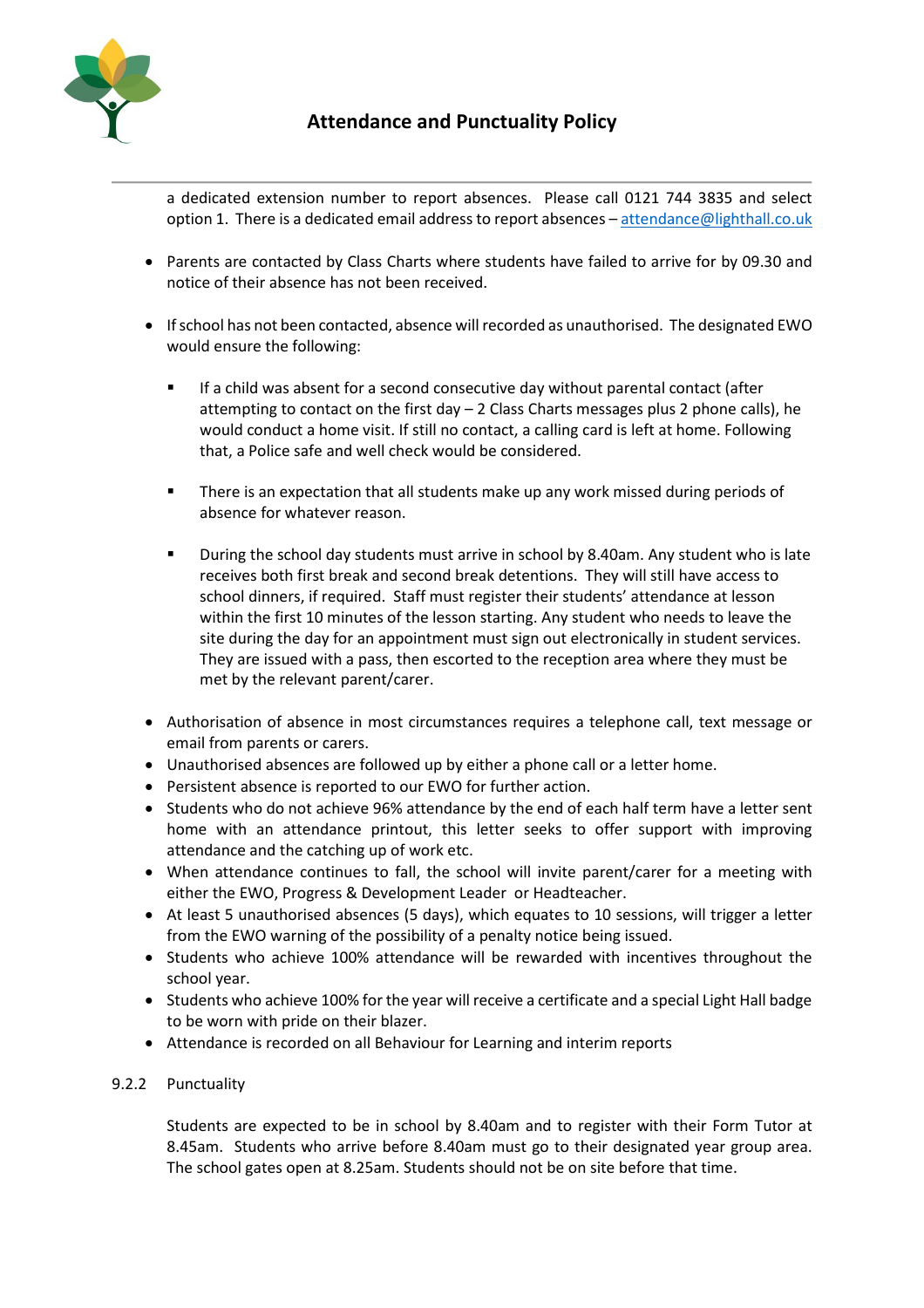

- If students arrive after the register has been taken they should sign in at Student Services.
- **Students who arrive after 11.00am need a note or telephone call from home explaining their late arrival. If no email/telephone call/note is received, this becomes an unauthorised absence.**
- Persistent lateness is monitored by the pastoral team and EWO. Students who are persistently late will have letters sent home and their parents will be requested to attend a meeting in school to discuss the concerns. It is likely that the EWO will make home visits regarding concerns about punctuality / persistent lateness.

# 9.2.3 Long Term Absence

- When students are absent, or likely to be absent, for more than one week on medical grounds, work will be set and marked by staff.
- At least five days notice is needed for Heads of Year/ pastoral managers to collate work.
- Permission for public performances and productions outside of school needs to be sought in writing from the LA.
- As is national policy, family holidays in term time are not authorised.

# 9.2.4 Monitoring Absence

- Progress and Development Leaders and Pastoral Managers monitor attendance on a weekly basis and refer names of poor attenders to the EWO.
- Progress and Development Leaders monitor known poor attenders with the EWO.
- Progress and Development Leaders monitor known students with persistent absence with the EWO and take appropriate action e.g. praising then in House assemblies, have meetings with students, invite parents in for a meeting.

# **10.0 Students and Achievement**

- Best Attendance and Punctuality in Tutor Groups is reported termly in the 'Light Hall Word".
- Forms with best termly attendance in each year group receive a prize.
- Students with 100% attendance receive a letter at the end of each term.
- Students with 100% attendance for the year receive a certificate and Light Hall badge.
- Students with 100% attendance will be rewarded with incentives during the school year.

# **11.0 Recording Absence**

11.1 Parental Communications

Authorisation of absence requires a telephone message/ email/ text from parents or carers. Once confirmation of absence is received by the Form Tutor, Progress and Development Leaders / Pastoral manager or any member of staff, it will be directed to Student Services for further action.

# 11.2 Family holidays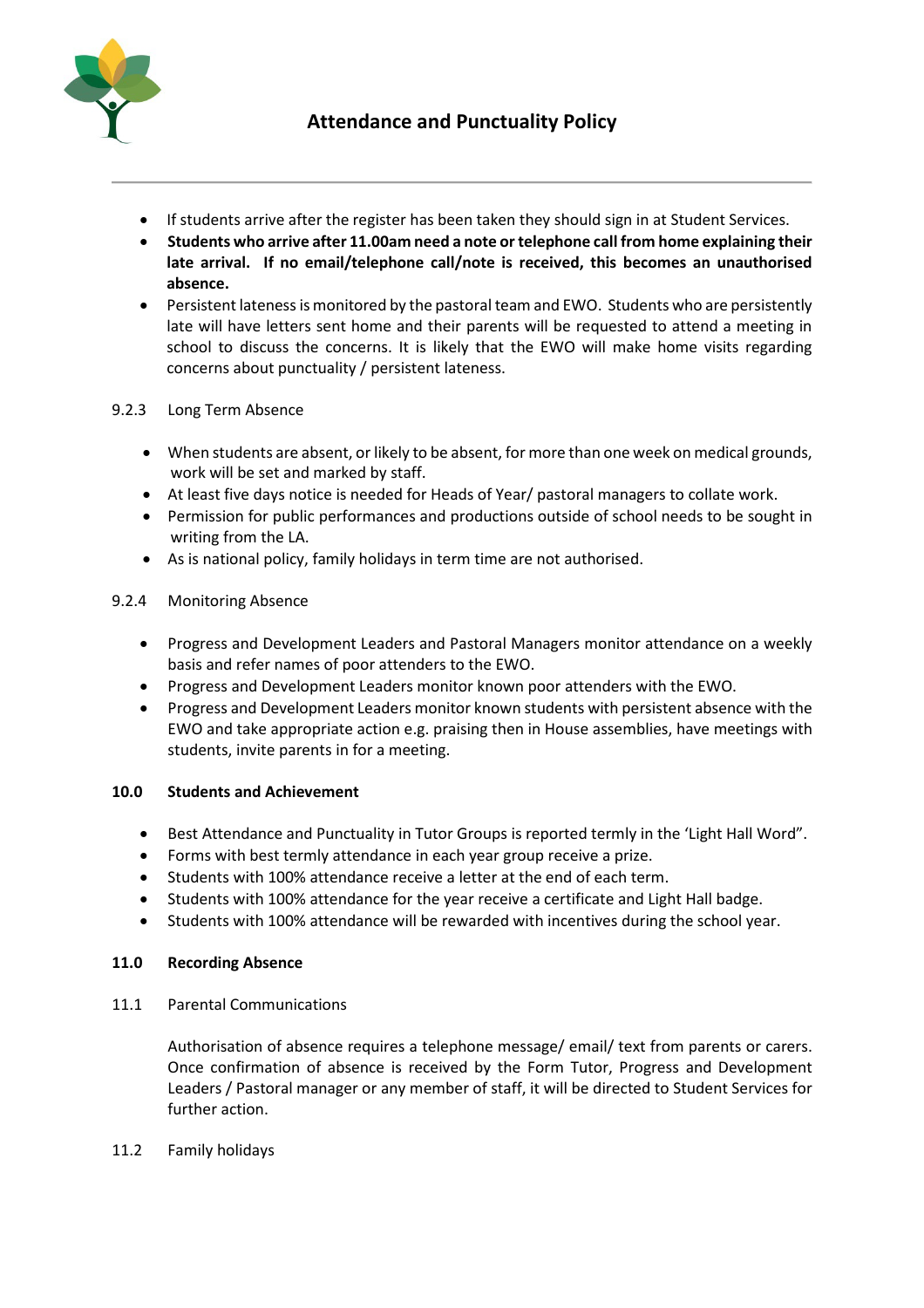

It is not national policy to authorise absences for family holidays in term time.

11.3 Offsite activities

These are normally recorded as an authorised absence, depending on circumstances and at the discretion of the Headteacher.

11.4 Lesson truancy

All subject teachers are required to keep a lesson register, taking the register on SIMS within the first ten minutes of the lesson.

# **Appendix A**

# **The Role of the Form Tutor**

- 1. To mark and save the register by 8.55am
- 2. To return any notes regarding absence to Student Services.
- 3. To monitor attendance and punctuality of students in the Form.
- 4. To inform the Heads of Year of any attendance concerns.

# **The Role of the Subject Teacher**

- 1. To mark and save a register each lesson within the first 10 minutes of the lesson starting.
- 2. To inform Student Services of any student missing from the lesson and marking absent in Sims register, where it is obvious that they were marked present in the previous lesson.
- 3. To inform the Progress & Development Leader of any attendance concerns from subject groups.
- 4. To ensure that missed work is caught up.

# **The Role of the Pastoral Manager**

- 1. To review attendance of the year group weekly.
- 2. To promote good attendance and punctuality through public praise in weekly assemblies
- 3. To ensure letters are sent home where there are attendance concerns.
- 4. To meet with students and the parents and carers of those whose attendance and punctuality is causing concern and work with them to improve these areas of concern.
- 5. To report to SLT on a half termly basis regarding attendance and punctuality of their year group and action/ intervention undertaken.

# **The Role of Attendance and Admissions Officer**

- 1. To liaise and support the EWO with attendance and punctuality concerns.
- 2. To send "Class Charts" message to parents/ carers of all students who are not in school and about whose absence the school has not been notified by 09.30am each day
- 3. To telephone home on a student's first day of absence if this is not previously explained.